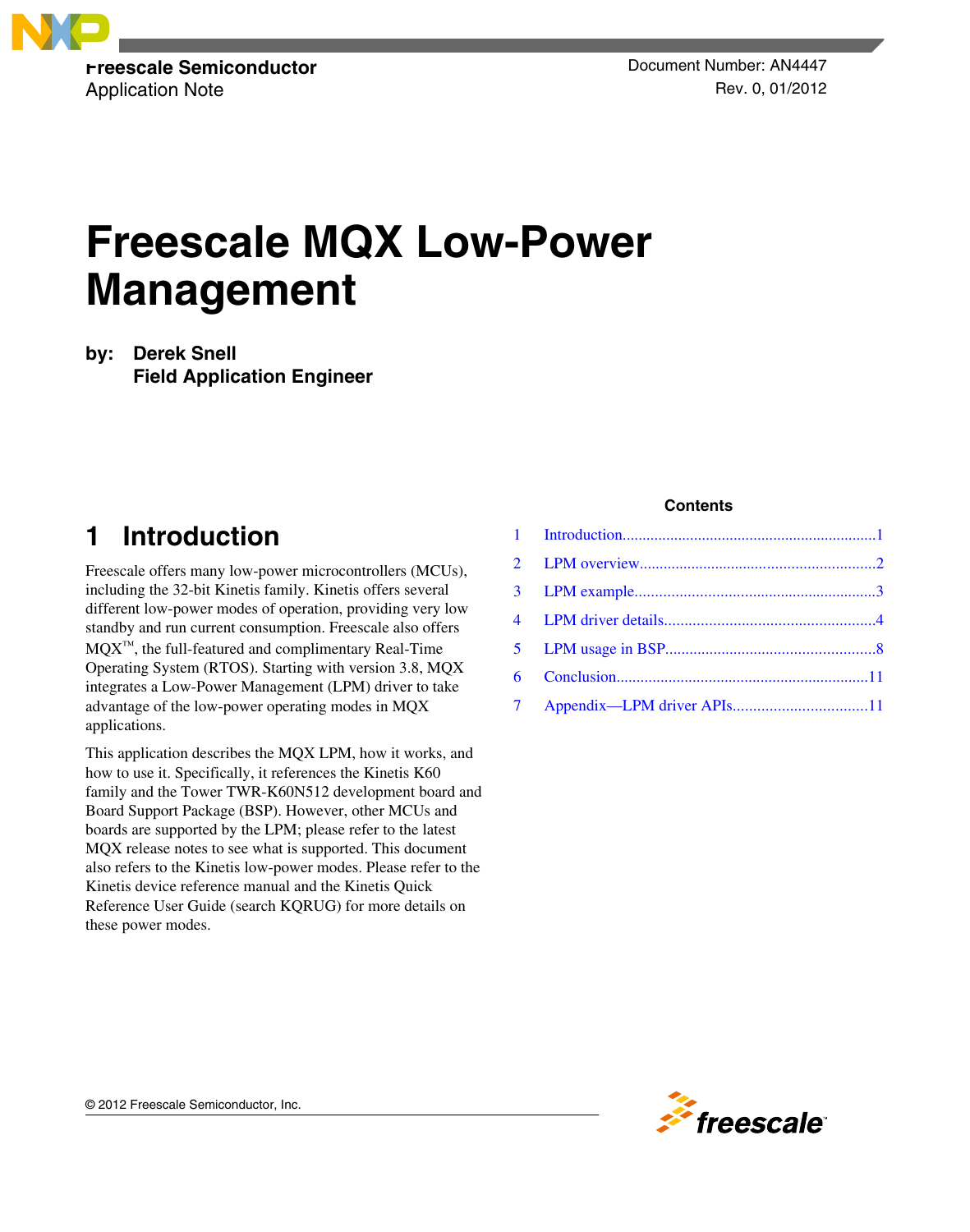<span id="page-1-0"></span>

### **2 LPM overview**

The LPM is an MQX driver included with specific BSPs. It enables an application to easily change operation modes to take advantage of the MCU's low-power modes. The LPM is configured with operation modes of that BSP, which are mapped to the CPU power modes of the MCU.



### **Figure 1. LPM operation modes of K60 BSP mapped to CPU power modes**

The LPM also provides a mechanism for other drivers in the BSP to register with the LPM. Once registered, these drivers will be notified by callback functions when the application changes the operating mode or the clock configuration. This way, the drivers can shut down the peripherals to reduce power or modify the peripheral settings to adapt to the changes. For example, if the application reduces the clock frequency to reduce power consumption, the serial UART driver can update the baud rate divider registers to maintain the same baud rate at the reduced clock frequency. This architecture helps abstract the application from the hardware and allows the application to be more portable.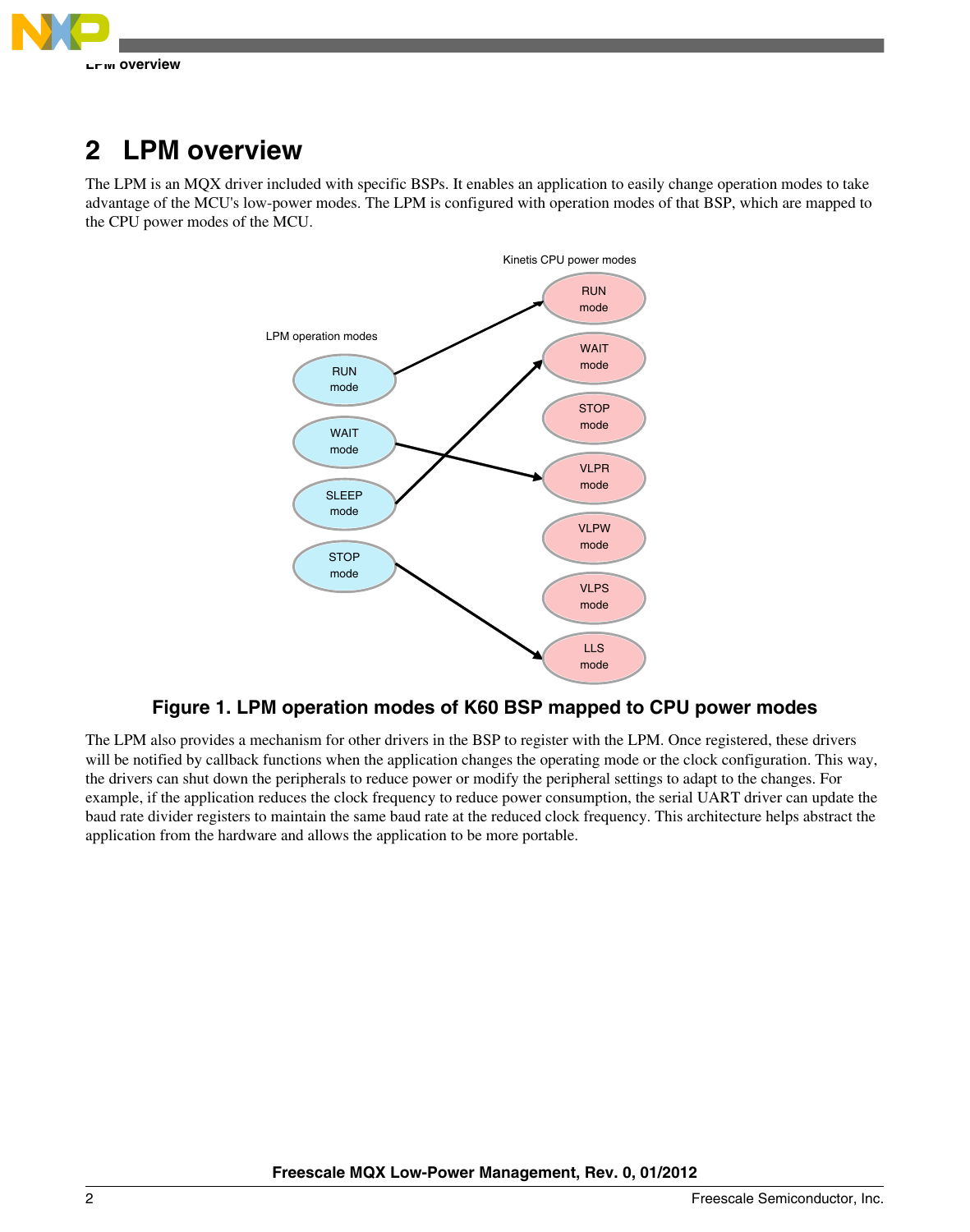#### **LPM example**

<span id="page-2-0"></span>

**Figure 2. LPM architecture**

### **3 LPM example**

MQX includes example projects to evaluate the LPM and to help you understand how to use it. These low-power examples are found at the following path, and include projects for multiple BSPs: <MQX Installation Directory>\mqx\examples \lowpower.

The example sequences through different BSP operating modes. The current consumption can be measured in the different low-power modes on the development board.



**Figure 3. Low-power example flowchart**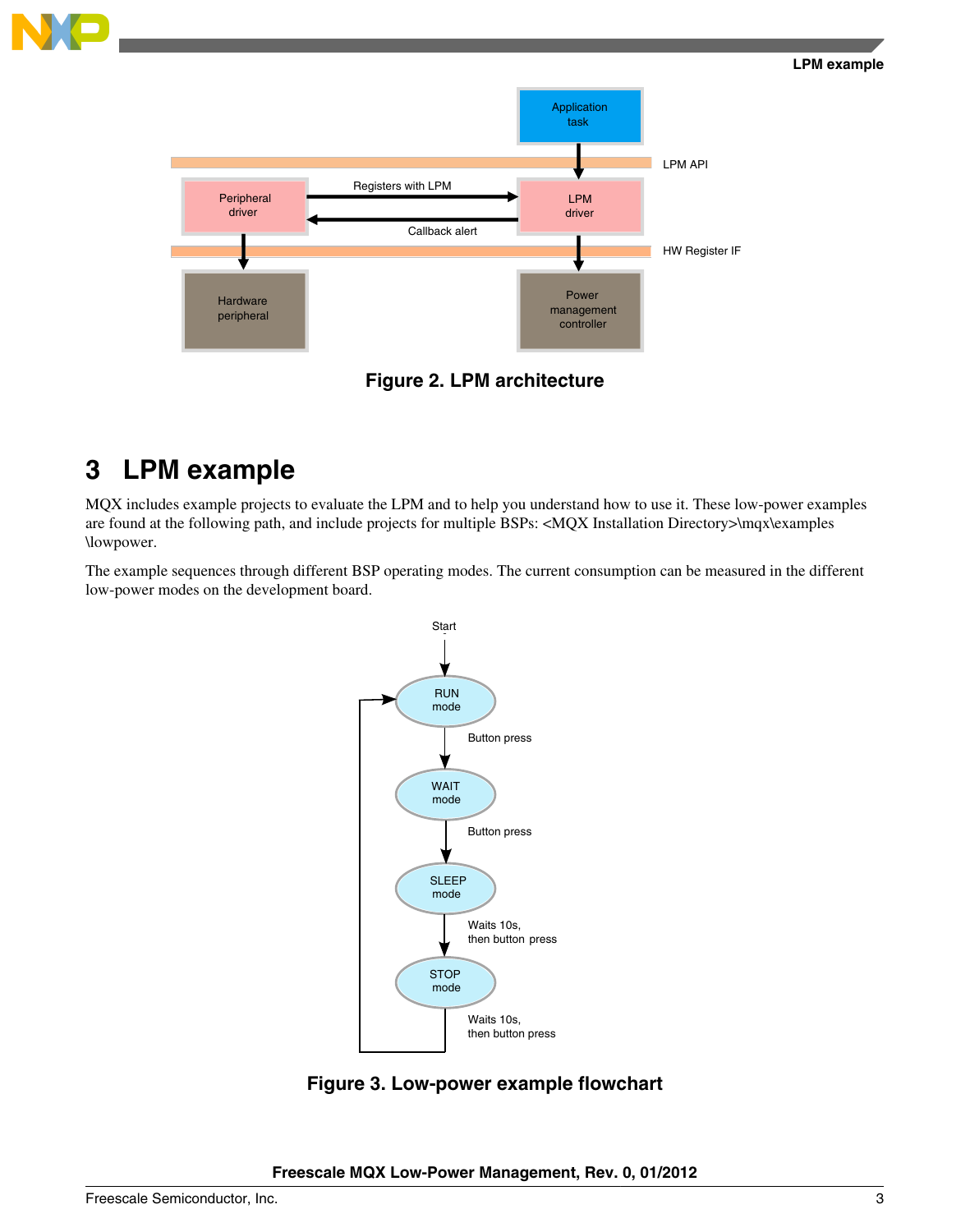<span id="page-3-0"></span>

#### **LPM driver details**

For example, the K60 example starts in Run mode, running at the full clock speed for the BSP. It uses print statements to the BSP's default UART connected to a terminal to walk the user through the example. It then waits for a button to be pressed, and then moves to the LPM Wait mode, which is mapped to the Kinetis Very Low-Power Run (VLPR) mode. The core clock frequency is reduced to 2MHz to reduce power consumption, but the core is still executing. The LPM updates the serial driver to change the UART baud rate dividers, allowing the baud rate to stay the same.

The terminal displays the wake-up settings of the Kinetis Low-Leakage Wake-Up Unit (LLWU) before the example changes modes. The example changes modes by calling the API \_lpm\_set\_clock\_configuration(), and the argument it passes is a number for the clock configuration of the BSP. In this case, that configuration equates to a 2MHz clock. Once the clock frequency is changed and the serial driver is updated, the example calls \_lpm\_set\_operation\_mode(). The argument passed here is a number for the operation mode of the LPM. In this case, it changes to the LPM Wait mode.

Again, the example waits for a button press, then it changes the clock back to the default BSP frequency. This time the example changes to the LPM Sleep operation mode, which is mapped to the Kinetis Wait mode. In this mode, the core stops executing and waits for an event to execute again. The event in this case is the Real-Time Clock (RTC) or a UART interrupt. The example uses the RTC driver to set an alarm for 10 seconds, and it remains in Sleep mode for that time. After 10 seconds, it wakes up and prints a message that it will wait for another button press. A UART wake interrupt can also wake the demo up from Sleep mode. To see this, the BSP needs to be changed to use the interrupt version of the serial driver, ittyX.

The final mode in this example is the LPM Stop mode, which is mapped to the Kinetis Low-Leakage Stop (LLS) mode. The UARTs are disabled in this mode to help reduce power consumption. The LLWU is set to allow the RTC to wake up the MCU. Again, the example uses the RTC driver to set a 10 second alarm, and then enters Stop mode. After waking, the UARTs are enabled again, and after a button press, the example starts this sequence over again.

### **4 LPM driver details**

The LPM driver is included in the MQX BSP to allow applications to easily change clock settings and low-power modes. The application just calls \_lpm\_set\_operation\_mode() or \_lpm\_set\_clock\_configuration() to change the LPM state. The LPM APIs are documented in detail in the Appendix at the end of this appnote. The LPM also allows other drivers to register with the LPM and get notifications when the LPM changes the clock settings or low-power mode. Most of the source code for the LPM can be found in <MQX Installation Directory>\mqx\source\io\lpm.

### **4.1 CPU power modes**

The LPM requires a list of the available low-power modes of the CPU. The BSP maps the LPM operation modes to the CPU low-power modes, which is discussed further in the section "LPM Usage in BSP". For the K60 BSP, the list of CPU power modes is defined below in lpm\_kinetis.c:

```
static const LPM_CPU_POWER_MODE LPM_CPU_POWER_MODES[LPM_CPU_POWER_MODES_KINETIS] =
```

```
{
       Kinetis RUN
     {
        MC_PMCTRL_LPWUI_MASK, \frac{1}{2} // voltage regulator ON after wakeup
         0, \overline{\phantom{a}} \phantom{a} \overline{\phantom{a}} \phantom{a} // Mode flags == clear settings
 },
       Kinetis WAIT
\left\{\begin{array}{ccc} \end{array}\right\} MC_PMCTRL_LPWUI_MASK, // voltage regulator ON after wakeup
        LPM_CPU_POWER_MODE_FLAG_USE_WFI, // Mode flags == execute WFI
 },
       Kinetis STOP
\left\{\begin{array}{ccc} \end{array}\right\}MC_PMCTRL_LPWUI_MASK, \frac{1}{2} // voltage regulator ON after wakeup
 LPM_CPU_POWER_MODE_FLAG_DEEP_SLEEP<br>LPM_CPU_POWER_MODE_FLAG_USE_WFI,
                                                            // Mode flags == deepsleep, execute WFI
     },
     // Kinetis VLPR
```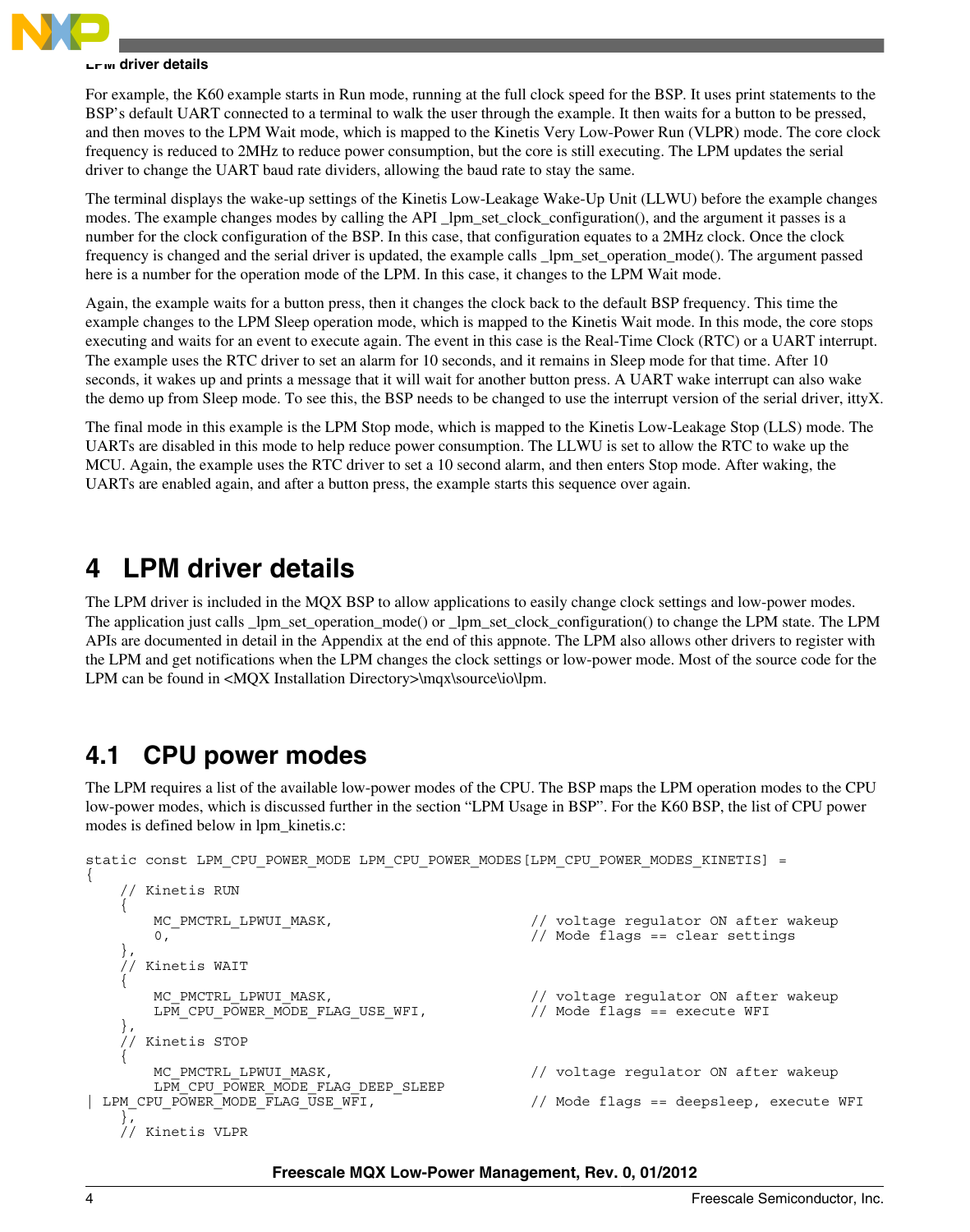

```
\{MC_PMCTRL_RUNM(2), // VLPR
        0, 0. Community of the settlement of \ell Mode flags == clear settings
 },
       Kinetis VLPW
\{MC_PMCTRL_RUNM(2),<br>
LPM CPU POWER MODE FLAG USE WFI, \frac{1}{\sqrt{2}} Mode flags == execute WFI
        LPM CPU POWER MODE FLAG USE WFI,
 },
      Kinetis VLPS
\{MC_PMCTRL_LPLLSM(2), \sqrt{U} VLPS
LPM_CPU_POWER_MODE_FLAG_DEEP_SLEEP<br>| LPM_CPU_POWER_MODE_FLAG_USE_WFI,
                                                       // Mode flags == deepsleep, execute WFI
     },
     // Kinetis LLS
\{ MC_PMCTRL_LPWUI_MASK | MC_PMCTRL_LPLLSM(3), // voltage regulator ON after wakeup, LLS
LPM_CPU_POWER_MODE_FLAG_DEEP_SLEEP<br>| LPM_CPU_POWER_MODE_FLAG_USE_WFI,
                                                       // Mode flags == deepsleep, execute WFI
     }
};
```
Each power mode in this array is of type LPM\_CPU\_POWER\_MODE, defined below in lpm\_kinetis.h. The value in PMCTRL is written to the Kinetis register MC\_PMCTRL which controls the power mode of the MCU. The FLAGS field is a group of bits used by the LPM driver when changing CPU power modes.

```
typedef struct lpm_cpu_power_mode {
    /* Mode control register setup */
   uint 8 PMCTRL;
    /* Flags specifying low power mode behavior */
   uint 8 FLAGS;
} LPM_CPU_POWER_MODE, _PTR_ LPM_CPU_POWER_MODE_PTR;
```
### **4.2 lpm\_state\_struct**

The state of the LPM is maintained in a global structure called lpm\_state\_struct of type LPM\_STATE\_STRUCT. The structure is declared in lpm\_prv.h, and the global variable is declared in lpm.c. This structure keeps track of the LPM operation mode, a table of the available CPU low-power modes, the other drivers that have registered with the LPM, and a semaphore that the LPM uses. This structure is initialized by the \_lpm\_install() function, and is updated by the other LPM APIs. Below is the structure definition:

```
typedef struct lpm_state_struct {
    /* CPU core operation mode behavior specification */
   const LPM_CPU_OPERATION_MODE _PTR_ CPU_OPERATION_MODES;
    /* Current system operation mode */
   LPM_OPERATION_MODE    QPERATION_MODE;
    /* List of registered drivers */
   LPM_DRIVER_ENTRY_STRUCT_PTR DRIVER_ENTRIES;
    /* Unique ID counter */
    _mqx_uint COUNTER;
    /* LPM functions synchronization */
   LWSEM_STRUCT SEMAPHORE;
} LPM_STATE_STRUCT, _PTR_ LPM_STATE_STRUCT_PTR;
```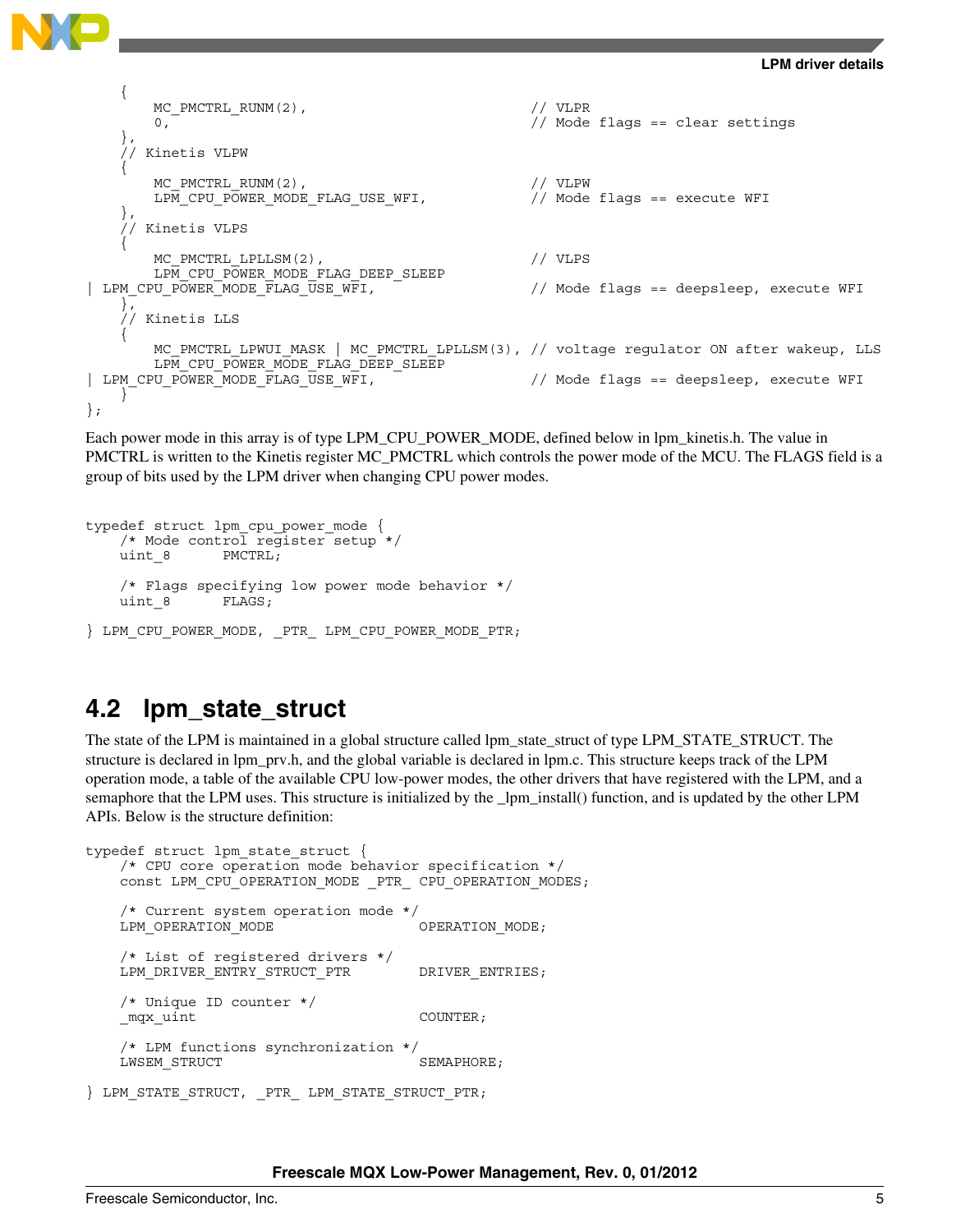

### **4.3 LPM registered drivers**

Other drivers in the MQX BSP can register with the LPM and get notified when the LPM changes the clock configuration or the low-power mode. The driver calls \_lpm\_register\_driver() to register with the LPM. One of the arguments in this API is a structure of type LPM\_REGISTRATION\_STRUCT, which is defined below in lpm.h:

```
typedef struct lpm_registration_struct {
    /* Callback called when system clock configuration changes */
    LPM_NOTIFICATION_CALLBACK CLOCK_CONFIGURATION_CALLBACK;
    /* Callback called when system operation mode changes */
   LPM_NOTIFICATION_CALLBACK OPERATION MODE_CALLBACK;
    /* The order (priority) of notifications among other drivers */
   mqx_uint DEPENDENCY_LEVEL;
```
} LPM REGISTRATION STRUCT, PTR LPM REGISTRATION STRUCT PTR;

### **4.3.1 Callback functions to registered drivers**

The LPM can use two different callback functions with the registering driver. The CLOCK\_CONFIGURATION\_CALLBACK function is called when the LPM executes the \_lpm\_set\_clock\_configuration() API. The OPERATION\_MODE\_CALLBACK function is called with the LPM executes \_lpm\_set\_operation\_mode() to change the low-power mode. The LPM calls the clock configuration callback both before and after it changes the clock configuration. The registered drivers can prepare for the change beforehand, and update after the change has been completed. The operation mode callback is only called before the mode is changed. When the registered driver gets its callback, the LPM passes two parameters to the callback: the notification structure and driver-specific data pointer, shown below.

```
 /* [IN] Low power notification */
   LPM_NOTIFICATION_STRUCT_PTR notification,
    /* [IN/OUT] Driver specific data pointer */
   pointer device_specific_data
\lambda
```
The notification structure passed to the callbacks is of type LPM\_NOTIFICATION\_STRUCT and defined in lpm.h below. The NOTIFICATION\_TYPE can be the value LPM\_NOTIFICATION\_TYPE\_PRE or

LPM\_NOTIFICATION\_TYPE\_POST, both defined in lpm.h. With the notification type passed to the callback, the registered driver knows whether the callback is executing before or after the LPM makes the change. Also, the OPERATION\_MODE and CLOCK\_CONFIGURATION are passed to tell the registered driver what the new state will be.

```
typedef struct lpm_notification_struct {
    /* When the notification happens */
   LPM_NOTIFICATION_TYPE __ NOTIFICATION_TYPE;
    /* Current system operation mode */
   LPM_OPERATION_MODE OPERATION_MODE;
    /* Current system clock configuration */
    BSP_CLOCK_CONFIGURATION CLOCK_CONFIGURATION;
```
(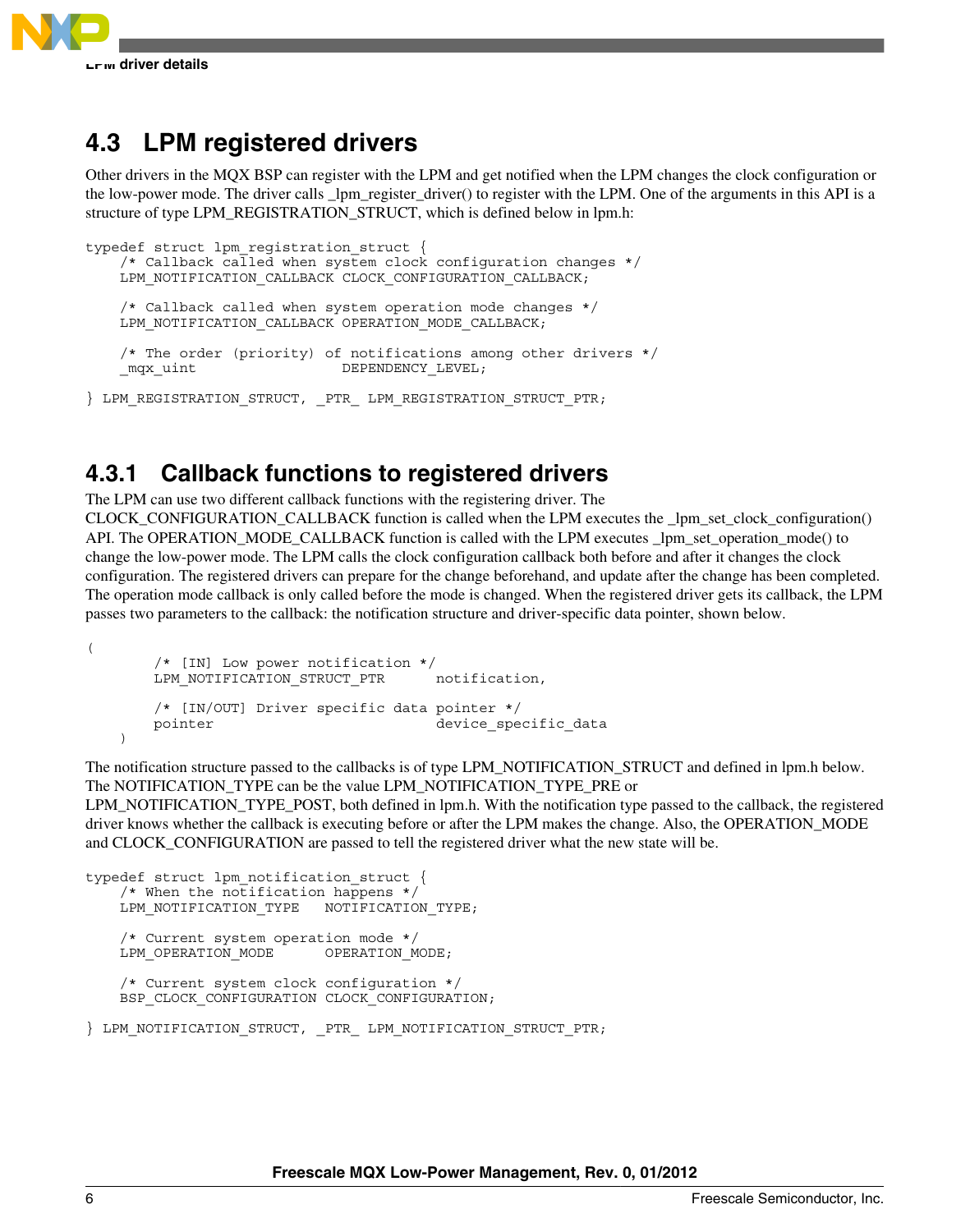

### **4.3.2 Registered driver dependency**

When a driver registers with the LPM using the \_lpm\_register\_driver() API, there is a DEPENDENCY\_LEVEL value in the LPM\_REGISTRATION\_STRUCT passed to the LPM. This level allows the LPM to sort the list of registered drivers by their dependency, or priority. Lower dependency level drivers get PRE notification callbacks before higher levels. When the LPM changes a state, the registered drivers' callbacks are executed in the order of this sorted list.

Here is an example of the driver dependency level. The K60 has an sdcard: driver which uses the peripheral driver esdhc: for the physical interface. If both of these are to be used in an application where the LPM changes the clock configuration, both drivers would register with the LPM, and the esdhc: dependency level would be higher than the sdcard: dependency level. When the application uses the LPM API to change the clock configuration, the callback functions occur in the order shown below in Figure 4.

- 1. First, the sdcard: driver receives the PRE notification callback because it has a lower dependency level. The intention here is to block communication while the baud rate is changing, and to prevent usage of the low-level driver.
- 2. Next, the esdhc: driver receives its PRE notification callback, which would wait for the completion of any ongoing transfers.
- 3. Then the LPM changes the clock configuration of the BSP and starts the POST notification callbacks. The POST callbacks occur in reverse order of the PRE callbacks.
- 4. The esdhc: driver receives the first POST callback and updates the SDHC peripheral with a new clock frequency.
- 5. Then the sdcard: driver gets the POST callback to re-enable the driver, and the clock configuration change is complete.

The POST notification order is also used if there is a failure during the clock configuration change. In that case, the LPM rolls back the change to the clock configuration before the failure, using the POST callback order.



### **Figure 4. Registered driver dependency clock change example**

The LPM maintains the linked list of registered drivers with the DRIVER\_ENTRIES pointer in the lpm\_state\_struct. When a driver registers with the LPM using \_lpm\_register\_driver(), the LPM adds that driver to the appropriate place in the sorted list based on this dependency level.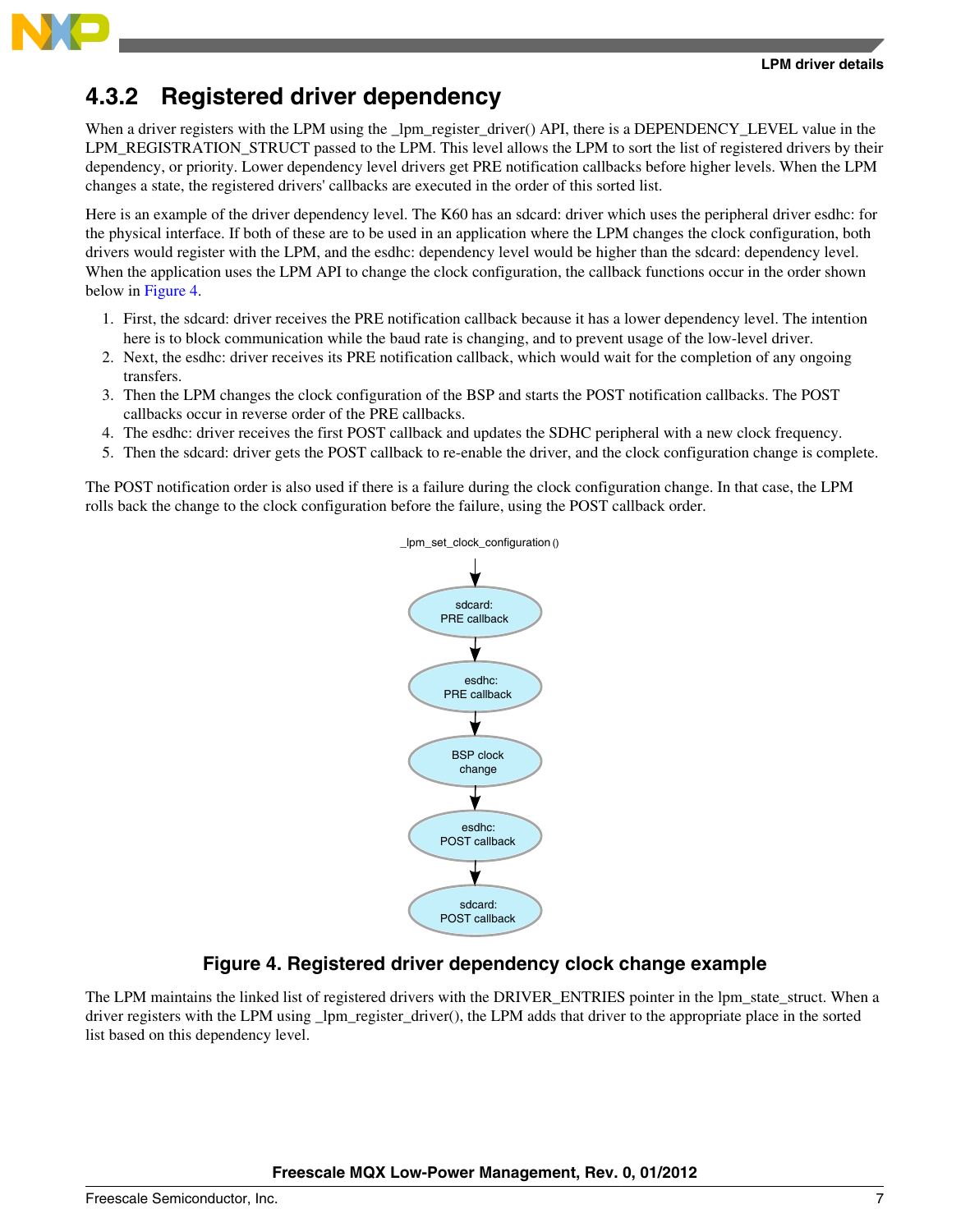<span id="page-7-0"></span>

{

## **5 LPM usage in BSP**

An MQX BSP is usually modified for the end application. This section discusses how the K60 BSP uses the LPM, and how it would be modified. First, to use the LPM, the macro MQX\_ENABLE\_LOW\_POWER needs to be defined in user\_config.h, and the BSP library needs to be rebuilt. Refer to the MQX documentation for further information on this process.

### **5.1 LPM\_CPU\_OPERATION\_MODES array**

The BSP uses a file to configure each driver, and for the LPM, this file is: <MQX Installation Path> \mqx\source\bsp \twrk60n512\init\_lpm.c.

This file has an array LPM\_CPU\_OPERATION\_MODES that defines each of the LPM operation modes. See below for the K60:

```
const LPM_CPU_OPERATION_MODE LPM_CPU_OPERATION_MODES[LPM_OPERATION_MODES] =
```

```
 // LPM_OPERATION_MODE_RUN
\{LPM_CPU_POWER_MODE_KINETIS_RUN, \qquad // Index of predefined mode
        0, - - - - / Additional mode flags
         0, // Mode wake up events from pins 0..3
                                                    // Mode wake up events from pins 4..7
        0, 0. Comparison of the state of the wake up events from pins 8..11
         0, 0. Comparison of the state of the Mode wake up events from pins 12..15<br>0 (1) Mode wake up events from internal so
                                                    // Mode wake up events from internal sources
 },
       LPM_OPERATION_MODE_WAIT
\{LPM_CPU_POWER_MODE_KINETIS_VLPR, // Index of predefined mode
         0, 0. Communication of the contract of the contract of the contract of the contract of the contract of the contract of the contract of the contract of the contract of the contract of the contract of the contract of the con
        0, 0. Comparison of the state of the Mode wake up events from pins 0..3<br>0. Comparison of the Mode wake up events from pins 4..7
                                                    // Mode wake up events from pins 4..7
         0, 0. Constant of the set of the value of \ell Mode wake up events from pins 8..11
          0, // Mode wake up events from pins 12..15
                                                    // Mode wake up events from internal sources
 },
       LPM_OPERATION_MODE_SLEEP
\{LPM_CPU_POWER_MODE_KINETIS_WAIT, // Index of predefined mode
        LPM_CPU_POWER_MODE_FLAG_SLEEP_ON_EXIT, // Additional mode flags
        0, 0.33 and 0.13 and 0.13 and 0.13 and 0.13 and 0.13 and 0.13 and 0.13 and 0.13 and 0.13 and 0.13 and 0.13 and 0.13 and 0.13 and 0.13 and 0.13 and 0.13 and 0.13 and 0.13 and 0.13 and 0.13 and 0.13 and 0.13 and 0.13 and 0.1
          0, // Mode wake up events from pins 4..7
        0, 0. Constant of the set of the value wake up events from pins 8..11
        0, 0. Comparison of the state of the wake up events from pins 12..15
         0 0 // Mode wake up events from internal sources
 },
       LPM_OPERATION_MODE_STOP
\{LPM_CPU_POWER_MODE_KINETIS_LLS, // Index of predefined mode 0.<br>0. // Additional mode flags
        0, \begin{array}{ccc} 0 & - & - & - \end{array} // Additional mode flags<br>0.
                                                    // Mode wake up events from pins 0..3
        0,<br>
LLWU PE3 WUPE9(1), \frac{1}{\frac{1}{100}} and \frac{1}{100} Mode wake up events from pins - SW
                                                    // Mode wake up events from pins - SW3 rising
        0, - - - \sqrt{300} Mode wake up events from pins 12..15
        LLWU ME_WUME5_MASK \frac{1}{\sqrt{M}} Mode wake up events from sources - RTC
     }
};
```
Each entry in this array is of type LPM\_CPU\_OPERATION\_MODE, and that structure is defined below in lpm\_kinetis.h. The MODE\_INDEX field must be one of the CPU power modes defined in the LPM\_CPU\_POWER\_MODES array. This creates the link that maps the LPM operation mode to a CPU power mode. The PEx and ME fields are the values of the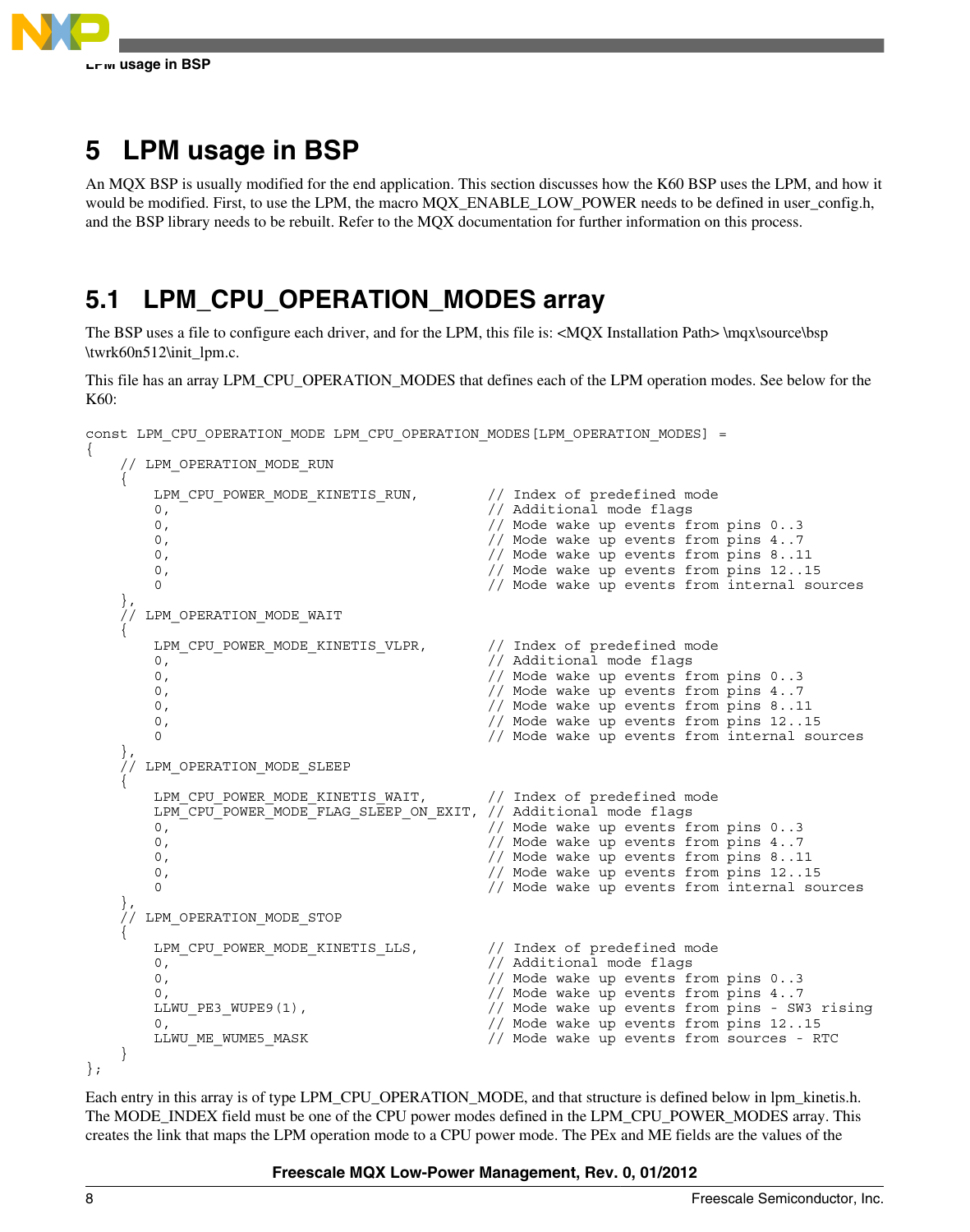

Kinetis LLWU\_PEx and LLWU\_ME registers for these operation modes. These settings control the wake-up sources of the LLWU in the low-power mode. The FLAGS field is for additional flags. These BSP settings can be changed to use different CPU power modes and wake-up sources for the application's requirements.

```
typedef struct lpm cpu operation mode {
   /* Index into predefined cpu operation modes */
  LPM_CPU_POWER_MODE_KINETIS _MODE_INDEX;
   /* Additional modification flags */
  uint 8 FLAGS;
   /* LLWU specific settings */
  uint 8 PE1;
  uint 8 PE2;
  uint^-8 PE3;
  uint 8 PE4;
  uint 8 ME;
} LPM CPU OPERATION MODE, PTR LPM CPU OPERATION MODE PTR;
```
### **5.2 Serial driver example**

The K60 BSP has the UART Serial drivers register with the LPM in the BSP initialization, both the polled and interrupt versions. This allows the LPM example to take advantage of the serial drivers when the LPM modes change. It also provides an example of how to implement driver registration and LPM callbacks in the BSP.

### **5.2.1 Serial operation modes**

The serial drivers are initialized in the file: <MQX Installation Path>\mqx\source\bsp\twrk60n512\init\_sci.c

This file contains an array of operation modes for each serial driver. In the K60 BSP, UART3 and UART5 are enabled by default. Below is the \_bsp\_sci5\_operation\_modes array for UART5. Each entry in the array corresponds with an LPM operation mode.

```
const KUART_OPERATION_MODE_STRUCT _bsp_sci5_operation_modes[LPM_OPERATION_MODES] =
{
    LPM_OPERATION_MODE_RUN */
\{ IO_PERIPHERAL_PIN_MUX_ENABLE | IO_PERIPHERAL_CLOCK_ENABLE | IO_PERIPHERAL_MODULE_ENABLE,
     0, 0,
      0
   },
   /* LPM_OPERATION_MODE_WAIT */
\{ IO_PERIPHERAL_PIN_MUX_ENABLE | IO_PERIPHERAL_CLOCK_ENABLE | IO_PERIPHERAL_MODULE_ENABLE,
     0,0,\Omega },
    LPM_OPERATION_MODE_SLEEP */
\{ IO_PERIPHERAL_PIN_MUX_ENABLE | IO_PERIPHERAL_CLOCK_ENABLE | IO_PERIPHERAL_MODULE_ENABLE 
      | IO_PERIPHERAL_WAKEUP_ENABLE | IO_PERIPHERAL_WAKEUP_SLEEPONEXIT_DISABLE,
     0\, ,
      0,
      0
   },
```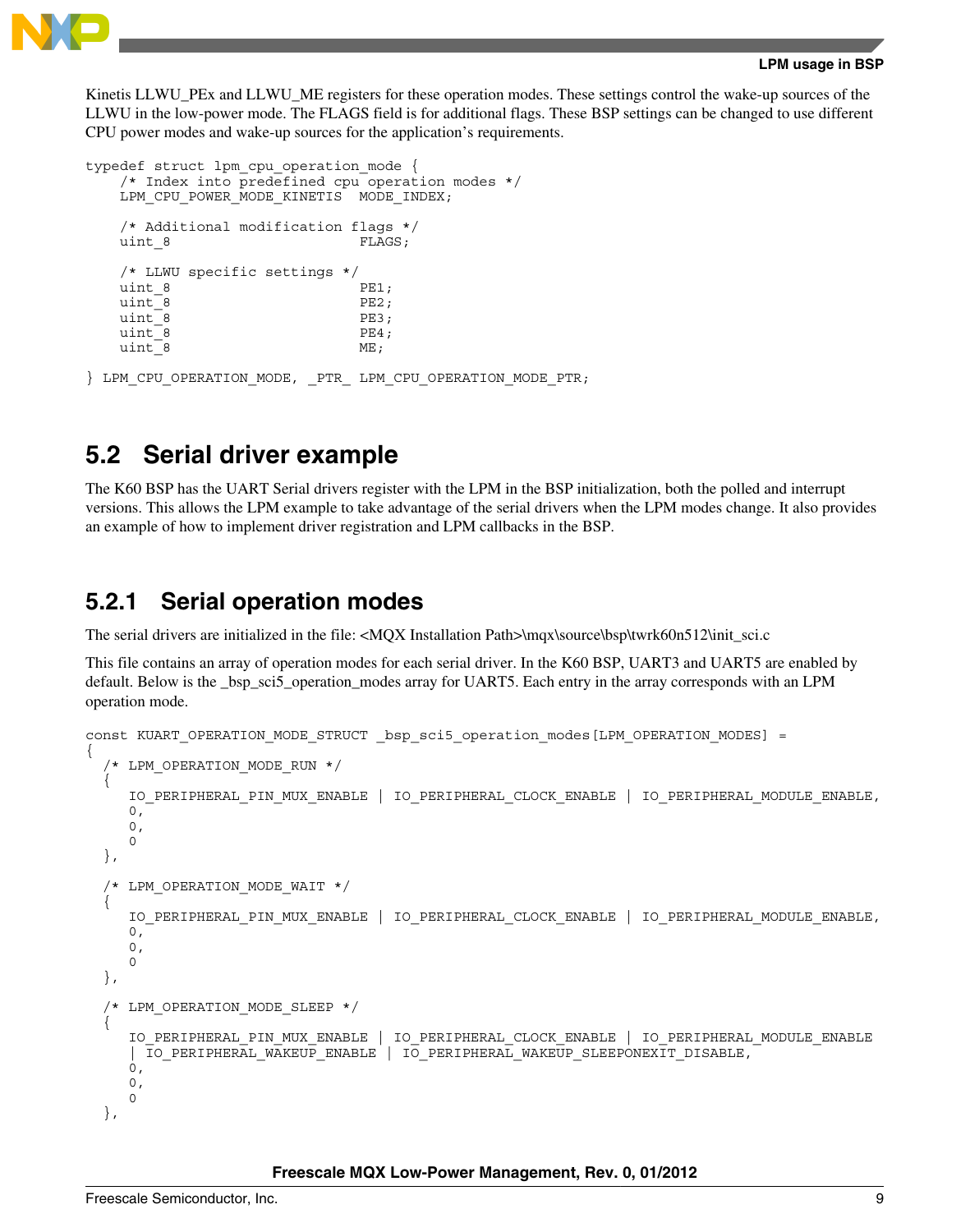

**LPM usage in BSP**

```
 /* LPM_OPERATION_MODE_STOP */
 {
      IO_PERIPHERAL_PIN_MUX_DISABLE | IO_PERIPHERAL_CLOCK_DISABLE,
     0,\Omega.
      0
   }
};
```
Each entry in this array is of type KUART\_OPERATION\_MODE\_STRUCT, defined below in serl\_kuart.h. These entries contain flags and settings used by the serial driver when the LPM changes modes.

```
typedef struct kuart_operation_mode_struct
{
     /* HW/wakeup enable/disable flags */
    uint 8 FLAGS;
     /* Wakeup register bits combination: UART_C2_RWU_MASK, 
UART_C1_WAKE_MASK, UART_C1_ILT_MASK, UART_C4_MAEN1_MASK, 
UARTC4<sup>MAEN2</sub> MASK */</sup>
    uint 8 WAKEUP BITS;
     /* Wakeup settings of register UART_MA1 */
     uint_8 MA1;
     /* Wakeup settings of register UART_MA2 */
     uint_8 MA2;
} KUART OPERATION MODE STRUCT, PTR KUART OPERATION MODE STRUCT PTR;
```
### **5.2.2 Serial driver registration**

The K60 polled serial driver registers with the LPM when it is installed. In the code, this happens in the function \_io\_serial\_polled\_install() in serl\_pol.c. Below is the code used to register the driver. The serial driver uses two callback functions: \_io\_serial\_polled\_clock\_configuration\_callback() and \_io\_serial\_polled\_operation\_mode\_callback(). Those callbacks use the notification structure passed from the LPM and the settings in the \_bsp\_scix\_operation\_modes array to modify the UART peripheral for the mode change. These callback functions are located in serl\_pol\_kuart.c.

```
#if MQX ENABLE LOW POWER
   if (MQX OK == result) {
     LPM_REGISTRATION_STRUCT_registration;
      registration.CLOCK_CONFIGURATION_CALLBACK = 
io serial polled clock configuration callback;
 registration.OPERATION_MODE_CALLBACK = _io_serial_polled_operation_mode_callback;
 registration.DEPENDENCY_LEVEL = BSP_LPM_DEPENDENCY_LEVEL_SERIAL_POLLED; 
     result = lpm register driver (&registration, dev ptr,
       &(dev_ptr->LPM_INFO.REGISTRATION_HANDLE));
      if (MQX_OK == result)
       {
         lwsem create (&(dev ptr->LPM INFO.LOCK), 1);
          dev_ptr->LPM_INFO.FLAGS = 0;
 }
 }
#endif
```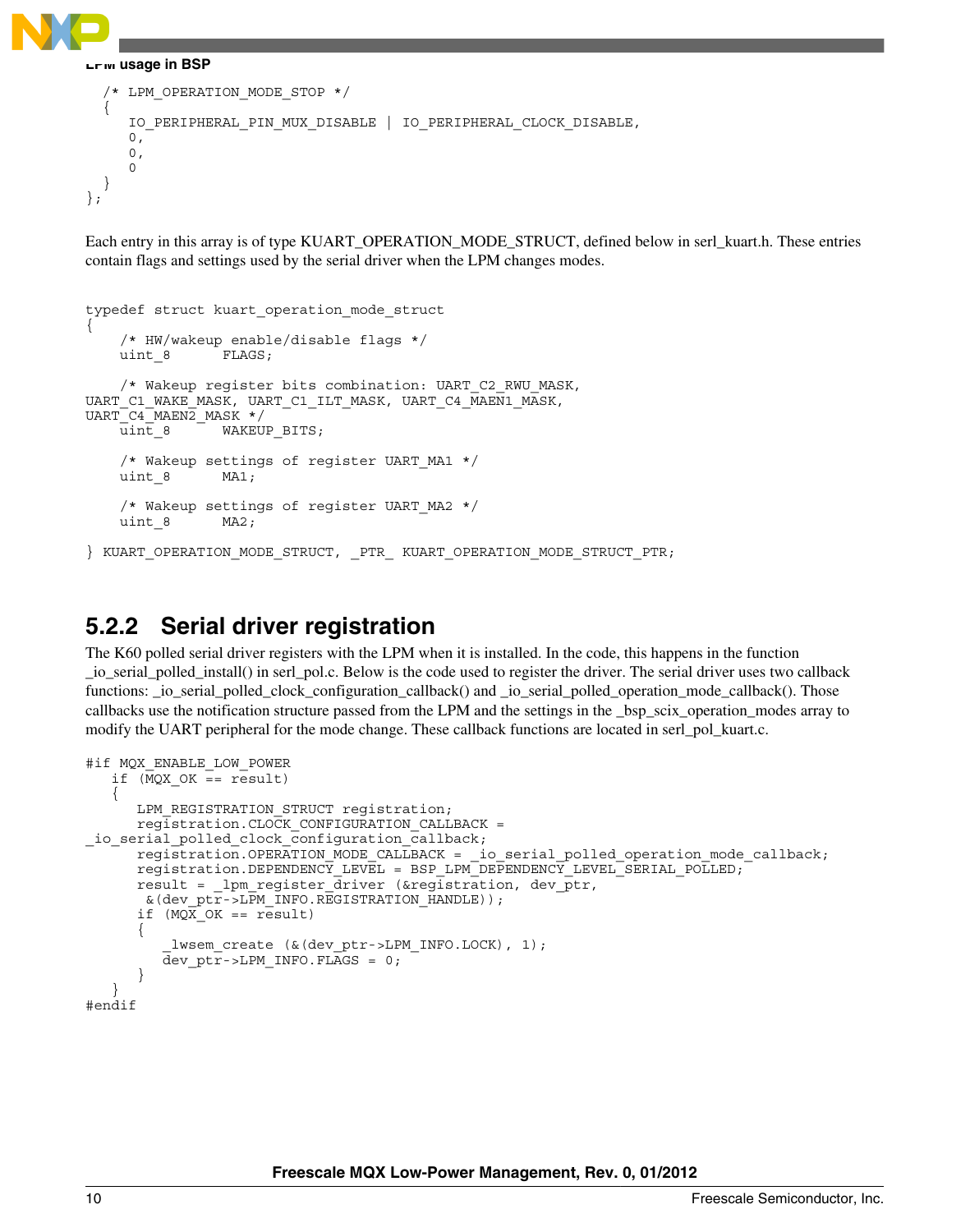

<span id="page-10-0"></span>

### **6 Conclusion**

The industry-leading low-power modes in Freescale's Kinetis MCUs are one of many attractive features of this family. The LPM driver integrated in MQX allows applications to easily take advantage of these low-power modes. The LPM abstracts the hardware-related settings of these low-power modes from the application, allowing more portable software. And the LPM integrates with other peripheral drivers allowing smooth transitions between modes. The LPM is another reason to take advantage of Freescale's complimentary MQX RTOS. For further resources on Freescale's Kinetis MCUs and MQX, please visit the links below:

http://www.freescale.com/mqx

http://www.freescale.com/kinetis

### **7 Appendix—LPM driver APIs**

**\_lpm\_get\_clock\_configuration**—returns current clock configuration identifier.

Prototype:

BSP\_CLOCK\_CONFIGURATION \_lpm\_get\_clock\_configuration()

Parameters: none

Returns:

- Result from \_cm\_get\_clock\_configuration()
- Errors:  $-1$  = failed waiting for semaphore

**\_lpm\_get\_operation\_mode**—returns current low-power mode identifier.

Prototype:

```
LPM_OPERATION_MODE lpm_get_operation_mode()
```
Parameters: none

Returns:

- lpm\_state\_struct.OPERATION\_MODE
- Errors:  $-1$  = failed waiting for semaphore

**\_lpm\_install**—installs LPM into MQX. Sets CPU\_OPERATION\_MODES and OPERATION\_MODE of lpm\_state\_struct.

Prototype:

```
_mqx_uint _lpm_install ( 
     const LPM_CPU_OPERATION_MODE _PTR_ cpu_operation_modes,
     LPM_OPERATION_MODE default_mode)
```
Parameters:

- *cpu\_operation\_modes* [IN]—specification of CPU core low-power operation modes available
- *default\_mode* [IN]—default low-power operation mode identifier

*Table continues on the next page...*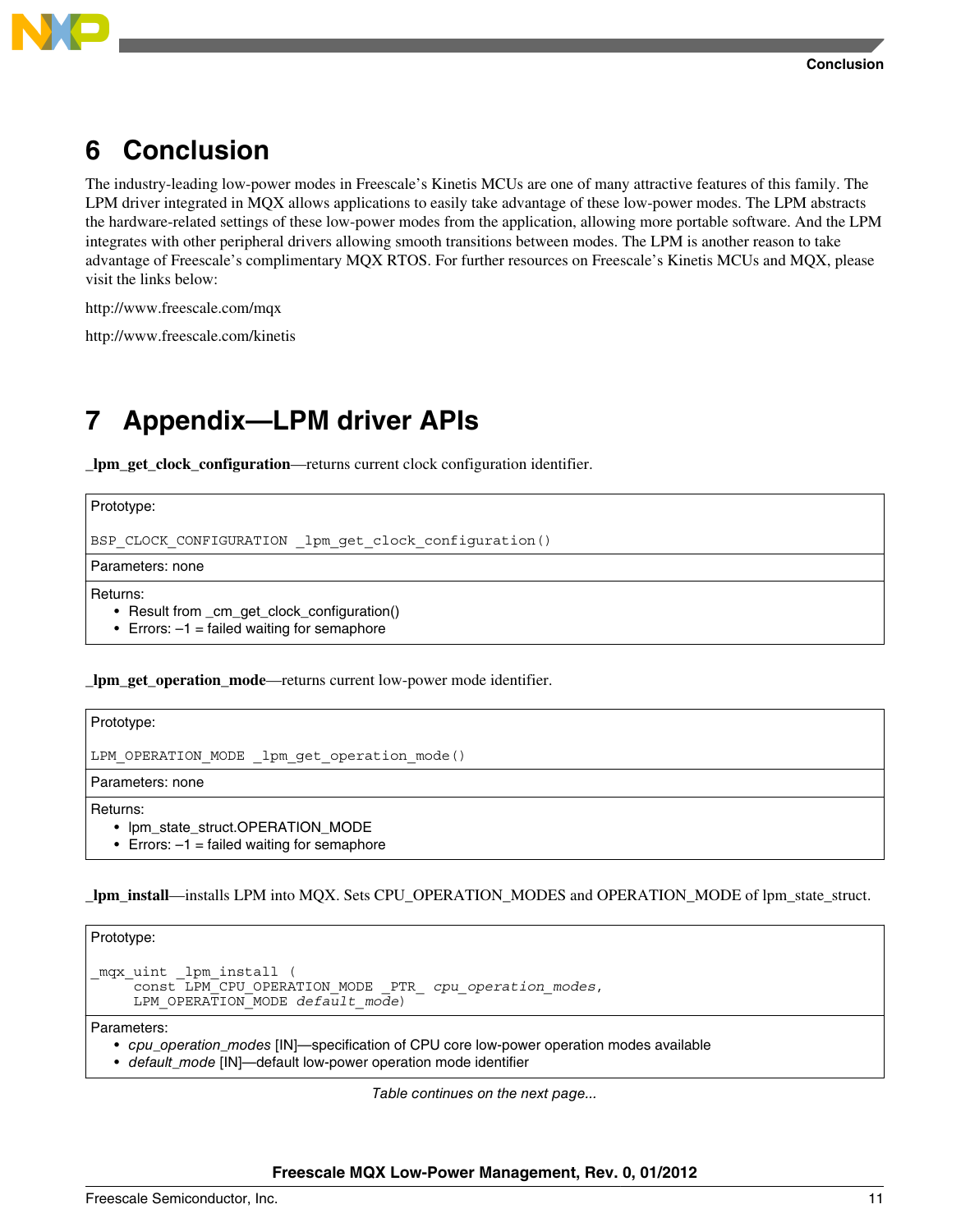#### **Appendix—LPM driver APIs**

Returns:

- MQX\_OK
- Errors:
	- MQX\_INVALID\_PARAMETER = input parameters are invalid
	- MQX\_COMPONENT\_EXISTS = LPM already installed
	- MQX\_IO\_OPERATION\_NOT\_AVAILABLE = error in creating semaphore

**\_lpm\_register\_driver**—registers driver into LPM. Adds driver to lpm\_state\_struct.DRIVER\_ENTRIES, and sorts list by dependency level.

Prototype:

```
_mqx_uint _lpm_register_driver (
     const LPM_REGISTRATION_STRUCT_PTR driver_registration_ptr,
     const pointer driver_specific_data_ptr,
     _mqx_uint_ptr registration_handle_ptr)
```
Parameters:

- *driver\_registration\_ptr* [IN]—driver low-power callback specification
- *driver\_specific\_data\_ptr* [IN]—driver-specific data
- *registration\_handle\_ptr* [OUT]—unique driver registration handle

Returns:

- MQX\_OK
- Errors:
	- MQX\_INVALID\_PARAMETER = invalid pointer parameters
	- MQX\_IO\_OPERATION\_NOT\_AVAILABLE = waiting for semaphore failed
	- MQX\_OUT\_OF\_MEMORY = failed to allocate memory

**\_lpm\_set\_clock\_configuration**—changes the MCU clock configuration. Sends notifications to registered drivers before and after changing clock configuration.

| Prototype:                                                                                                                                         |  |  |
|----------------------------------------------------------------------------------------------------------------------------------------------------|--|--|
| mqx uint lpm set clock configuration (<br>BSP CLOCK CONFIGURATION clock configuration)                                                             |  |  |
| Parameters: clock_configuration [IN]—clock configuration identifier                                                                                |  |  |
| Returns:<br>• Result from cm set clock configuration()<br>$\cdot$ Errors:                                                                          |  |  |
| $MQX$ _INVALID_PARAMETER = invalid clock configuration<br>MQX IO OPERATION NOT AVAILABLE = failed waiting for semaphore, or driver callback failed |  |  |

**lpm** set operation mode—changes low-power operation mode. Sends notifications to registered drivers before changing operation mode.

Prototype: mqx uint lpm set operation mode ( LPM\_OPERATION\_MODE *operation\_mode*) Parameters: *operation mode* [IN]—low-power operation mode identifier

*Table continues on the next page...*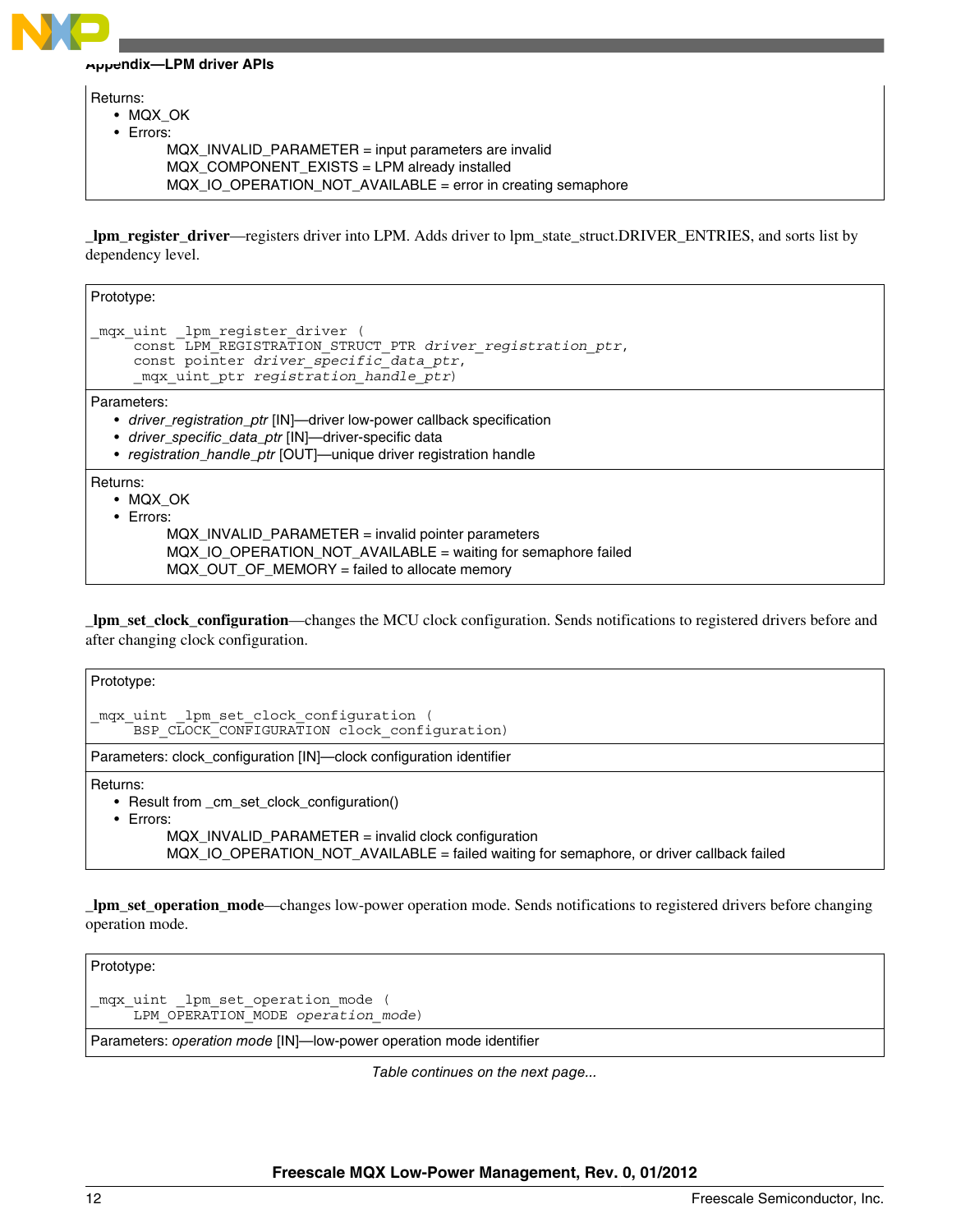

Returns:

- Results from \_lpm\_set\_cpu\_operation\_mode()
- Errors:
	- MQX\_INVALID\_PARAMETER = invalid operation mode identifier
	- MQX\_IO\_OPERATION\_NOT\_AVAILABLE = failed waiting for semaphore, or driver callback failed

**\_lpm\_uninstall**—uninstalls LPM from MQX. De-initializes global lpm\_state\_struct.

Prototype:

\_mqx\_uint\_lpm\_uninstall()

Parameters: none

Returns:

• MQX\_OK

• Errors: MQX\_IO\_OPERATION\_NOT\_AVAILABLE = waiting for semaphore failed

**\_lpm\_unregister\_driver**—unregisters driver from LPM.

| Prototype:                                                                                                                                                                                                                           |  |  |
|--------------------------------------------------------------------------------------------------------------------------------------------------------------------------------------------------------------------------------------|--|--|
| mqx_uint _lpm_unregister_driver (<br>mqx uint registration handle)                                                                                                                                                                   |  |  |
| Parameters: registration_handle [IN]—driver registration handle returned by LPM registration function                                                                                                                                |  |  |
| Returns:<br>$\bullet$ MQX OK<br>$\bullet$ Errors:<br>MQX_INVALID_PARAMETER = invalid registration handle<br>MQX_IO_OPERATION_NOT_AVAILABLE = failed waiting for semaphore<br>MQX_INVALID_HANDLE = no valid registration record found |  |  |